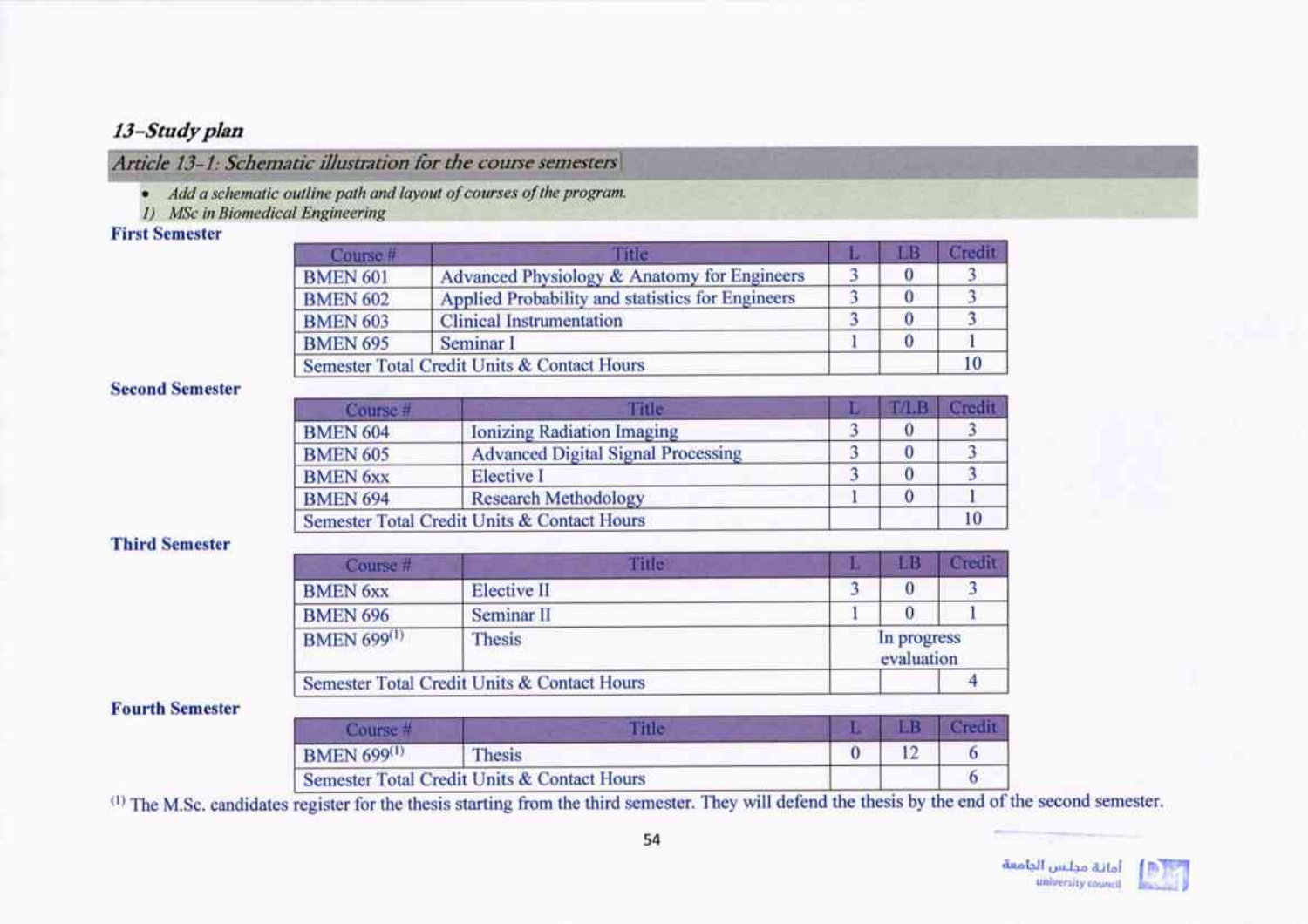# 2) MEng in Biomedical Engineering

## **First Semester**

| Course #        | Fitle                                                      |   | ŁВ       | Credit |
|-----------------|------------------------------------------------------------|---|----------|--------|
| <b>BMEN601</b>  | Advanced Physiology & Anatomy for<br><b>Engineers</b>      | 3 | $\bf{0}$ |        |
| <b>BMEN 602</b> | Applied Probability and statistics for<br><b>Engineers</b> |   | $\bf{0}$ |        |
| <b>BMEN 603</b> | <b>Clinical Instrumentation</b>                            |   | $\Omega$ |        |
| <b>BMEN 695</b> | Seminar I                                                  |   | $\bf{0}$ |        |
|                 | Semester Total Credit Units & Contact Hours                |   |          | 10     |

#### **Second Semester**

| Course #        | Eile                                            | IVI BI | Credit |
|-----------------|-------------------------------------------------|--------|--------|
| <b>BMEN 604</b> | Ionizing Radiation Imaging                      |        |        |
| <b>BMEN 611</b> | Management of Medical Equipment in<br>Hospitals | 0      |        |
| <b>BMEN 612</b> | Digital Health                                  |        |        |
|                 | Semester Total Credit Units & Contact Hours     |        |        |

## **Third Semester**

| Course #        | 散花                                          | ы | reifi |
|-----------------|---------------------------------------------|---|-------|
| <b>BMEN 613</b> | <b>Business Fundamentals for Engineers</b>  |   |       |
| <b>BMEN 6xx</b> | Elective I                                  |   |       |
| <b>BMEN 696</b> | Seminar <sub>II</sub>                       |   |       |
|                 | Semester Total Credit Units & Contact Hours |   |       |

#### **Fourth Semester**

| Course #        | me                                          |          |  |
|-----------------|---------------------------------------------|----------|--|
| <b>BMEN 614</b> | Regulatory Requirements for medical devices |          |  |
| <b>BMEN 6xx</b> | Elective II                                 | $\bf{0}$ |  |
| <b>BMEN 698</b> | <b>Research Project</b>                     |          |  |
|                 | Semester Total Credit Units & Contact Hours |          |  |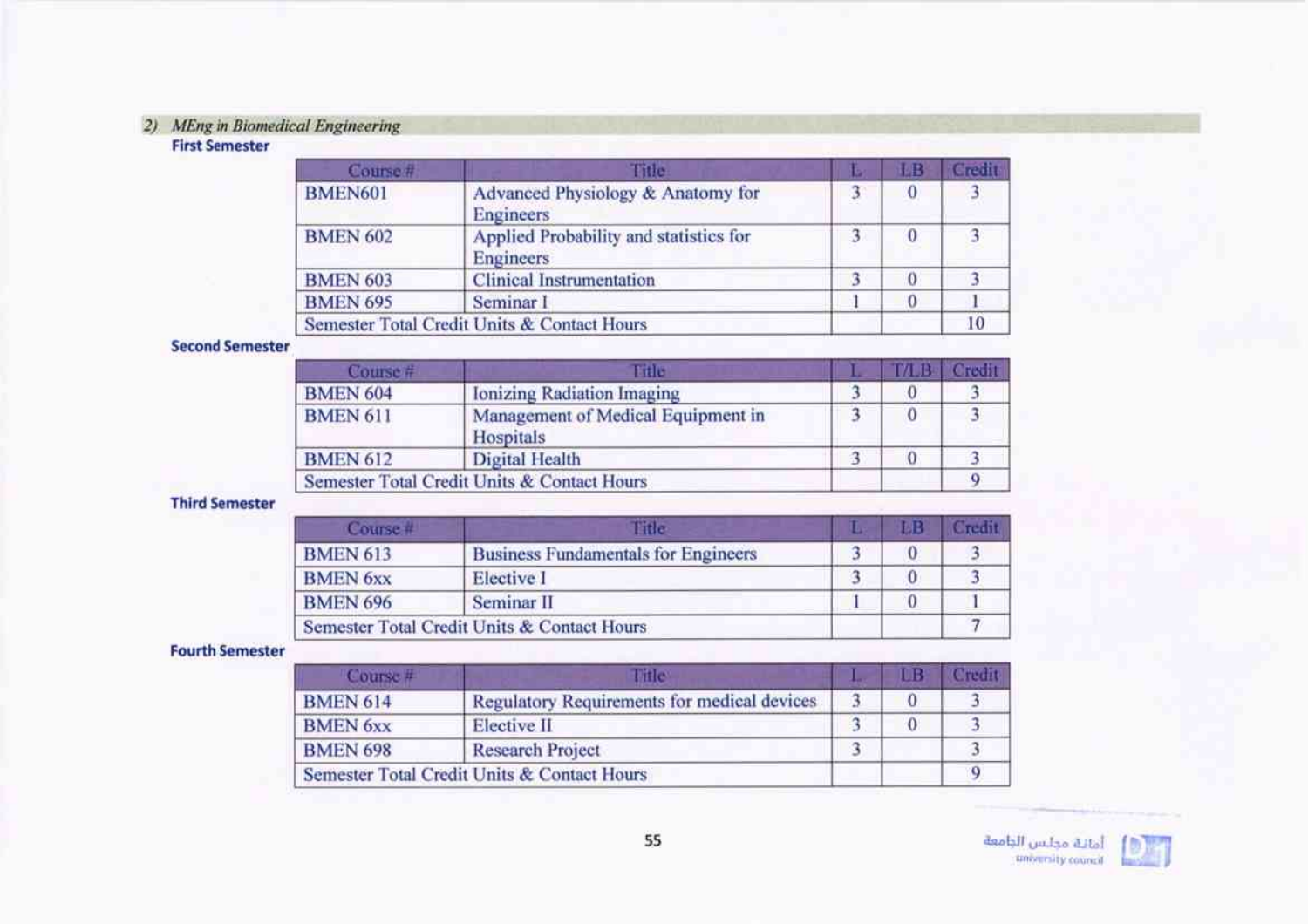# 1) Article 13-2: Sub-specialties of the program

- Detail sub-disciplines of the program, if any. NA
- · Indicate the reason for existence of sub-specialties and the certificate title to be offered later to the graduate.NA

Article 13-3: Listing & description of proposed program courses

Fill out the form shown in Table (23).  $\bullet$ 

The numbering of courses should be according to the numbering approved by the ٠ Deanship of Graduate Studies Council.

|              | Course code     | Course title                                     |                    | Credit hours |        |
|--------------|-----------------|--------------------------------------------------|--------------------|--------------|--------|
|              |                 |                                                  | <b>Theoretical</b> | Practical    | Credit |
|              | <b>BMEN 601</b> | Advanced Physiology & Anatomy for Engineers      |                    |              |        |
|              | <b>BMEN 602</b> | Applied Probability and statistics for Engineers |                    |              | 3      |
|              | <b>BMEN 603</b> | <b>Clinical Instrumentation</b>                  |                    |              | 3      |
|              | <b>BMEN 604</b> | <b>Ionizing Radiation Imaging</b>                |                    |              | 3      |
|              | <b>BMEN 605</b> | <b>Advanced Digital Signal Processing</b>        |                    |              | 3      |
| Core courses | <b>BMEN 611</b> | Management of Medical Equipment in Hospitals     |                    |              | 3      |
|              | <b>BMEN 612</b> | Digital Health                                   |                    |              | 3      |
|              | <b>BMEN 613</b> | <b>Business Fundamentals for Engineers</b>       |                    |              | 3      |
|              | <b>BMEN 614</b> | Regulatory Requirements for medical devices      |                    |              | 3      |
|              | <b>BMEN 694</b> | <b>Research Methodology</b>                      |                    |              |        |
|              | <b>BMEN 695</b> | Seminar I                                        |                    |              |        |
|              | <b>BMEN 696</b> | Seminar <sub>II</sub>                            |                    |              |        |
|              | <b>BMEN 698</b> | <b>Research Project</b>                          |                    |              | 3      |
|              | <b>BMEN 699</b> | Thesis                                           |                    |              | 6      |

أمانة مجلس الجامعة university council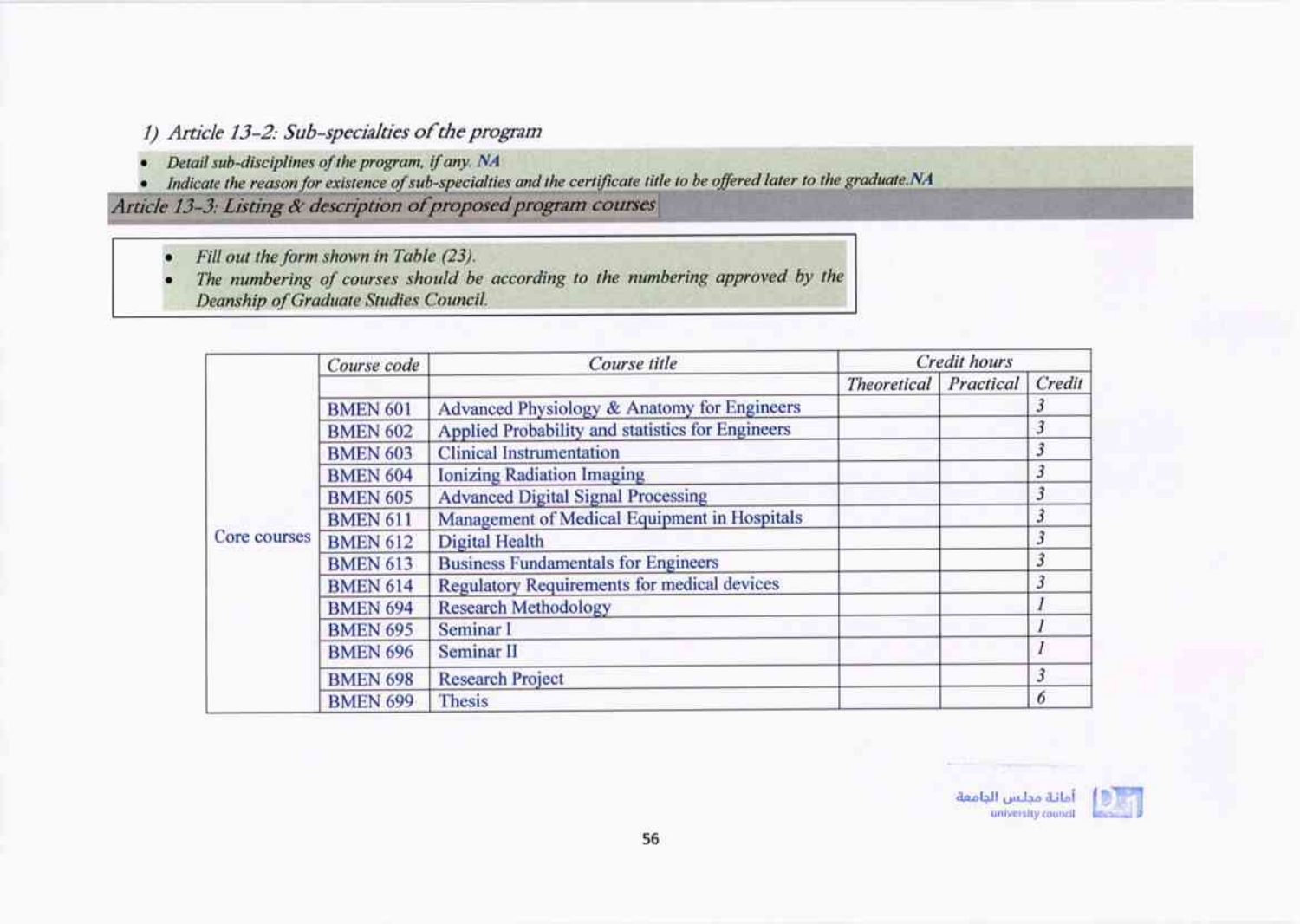|           | Course code     | Course title                                      |                    | Credit hours |                |
|-----------|-----------------|---------------------------------------------------|--------------------|--------------|----------------|
|           |                 |                                                   | <b>Theoretical</b> | Practical    | Credit         |
|           | <b>BMEN 621</b> | Advanced Medical Image Processing & Communication |                    |              | 3              |
|           | <b>BMEN 622</b> | Magnetic Resonance Imaging in Medicine            |                    |              | $\mathfrak{Z}$ |
|           | <b>BMEN 623</b> | Medical Ultrasound                                |                    |              | $\mathfrak{Z}$ |
|           | <b>BMEN 624</b> | <b>Biophotonics</b>                               |                    |              | 3              |
|           | <b>BMEN 625</b> | <b>Medical Laser</b>                              |                    |              | $\mathfrak{Z}$ |
|           | <b>BMEN 626</b> | <b>Biomedical Instrumentation</b>                 |                    |              | 3              |
| Electives | <b>BMEN 627</b> | <b>Biosensors</b>                                 |                    |              | $\mathfrak{Z}$ |
|           | <b>BMEN 628</b> | <b>Biomedical Electromagnetics</b>                |                    |              | 3              |
|           | <b>BMEN 629</b> | Human Mechanics and Gait Analysis                 |                    |              | $\mathfrak{z}$ |
|           | <b>BMEN 630</b> | <b>Physiological Systems</b>                      |                    |              | $\mathbf{3}$   |
|           | <b>BMEN 631</b> | <b>Implantable Bionics</b>                        |                    |              | $\overline{3}$ |
|           | <b>BMEN 632</b> | Modeling and Simulation of Biological Systems     |                    |              | 3              |
|           | <b>BMEN 633</b> | <b>Advanced Biomaterials</b>                      |                    |              | 3              |
|           | <b>BMEN 634</b> | <b>Drug Delivery</b>                              |                    |              | 3              |
|           | <b>BMEN 635</b> | Special Topics in Biomedical Engineering          |                    |              | 3              |

|                                                              |                    |                    |                     |                    |                                   |                    |                    | Table (23) Identification of learning outcomes for the courses of proposed program |                    |                    |                           |                           |                    |                    |                    |                    |                    |                    |                    |             |                    |                    |             |                    |
|--------------------------------------------------------------|--------------------|--------------------|---------------------|--------------------|-----------------------------------|--------------------|--------------------|------------------------------------------------------------------------------------|--------------------|--------------------|---------------------------|---------------------------|--------------------|--------------------|--------------------|--------------------|--------------------|--------------------|--------------------|-------------|--------------------|--------------------|-------------|--------------------|
| Learning outcomes                                            |                    |                    |                     |                    |                                   |                    |                    |                                                                                    |                    |                    |                           |                           | Courses            |                    |                    |                    |                    |                    |                    |             |                    |                    |             |                    |
| Course code<br>and number                                    | <b>BMEN</b><br>601 | <b>BMEN</b><br>602 | <b>BMEN</b><br>60.1 | <b>BMEN</b><br>604 | <b>BME</b><br>$\mathbf{N}$<br>605 | <b>BMEN</b><br>611 | <b>BMEN</b><br>612 | <b>BMEN</b><br>613                                                                 | <b>BMEN</b><br>614 | <b>BMEN</b><br>621 | <b>BMEN</b><br>622<br>೧೯೮ | <i><b>BMEN</b></i><br>623 | <b>BMEN</b><br>624 | <b>BMEN</b><br>625 | <b>BMEN</b><br>626 | <b>BMEN</b><br>627 | <b>BMEN</b><br>628 | <b>BMEN</b><br>629 | <b>BMEN</b><br>630 | BMEN<br>631 | <b>BMEN</b><br>632 | <b>BMEN</b><br>6.U | BMEN<br>634 | <b>BMEN</b><br>635 |
| Knowledge                                                    |                    |                    |                     |                    |                                   |                    |                    |                                                                                    |                    |                    |                           |                           |                    |                    |                    |                    |                    |                    |                    |             |                    |                    |             |                    |
| Facts, concepts,<br>and procedures<br>related to<br>theories |                    |                    |                     |                    |                                   |                    |                    |                                                                                    |                    |                    |                           |                           |                    |                    |                    |                    |                    |                    |                    |             |                    |                    |             |                    |
| Cognitive skills                                             |                    |                    |                     |                    |                                   |                    |                    |                                                                                    |                    |                    |                           |                           |                    |                    |                    |                    |                    |                    |                    |             |                    |                    |             |                    |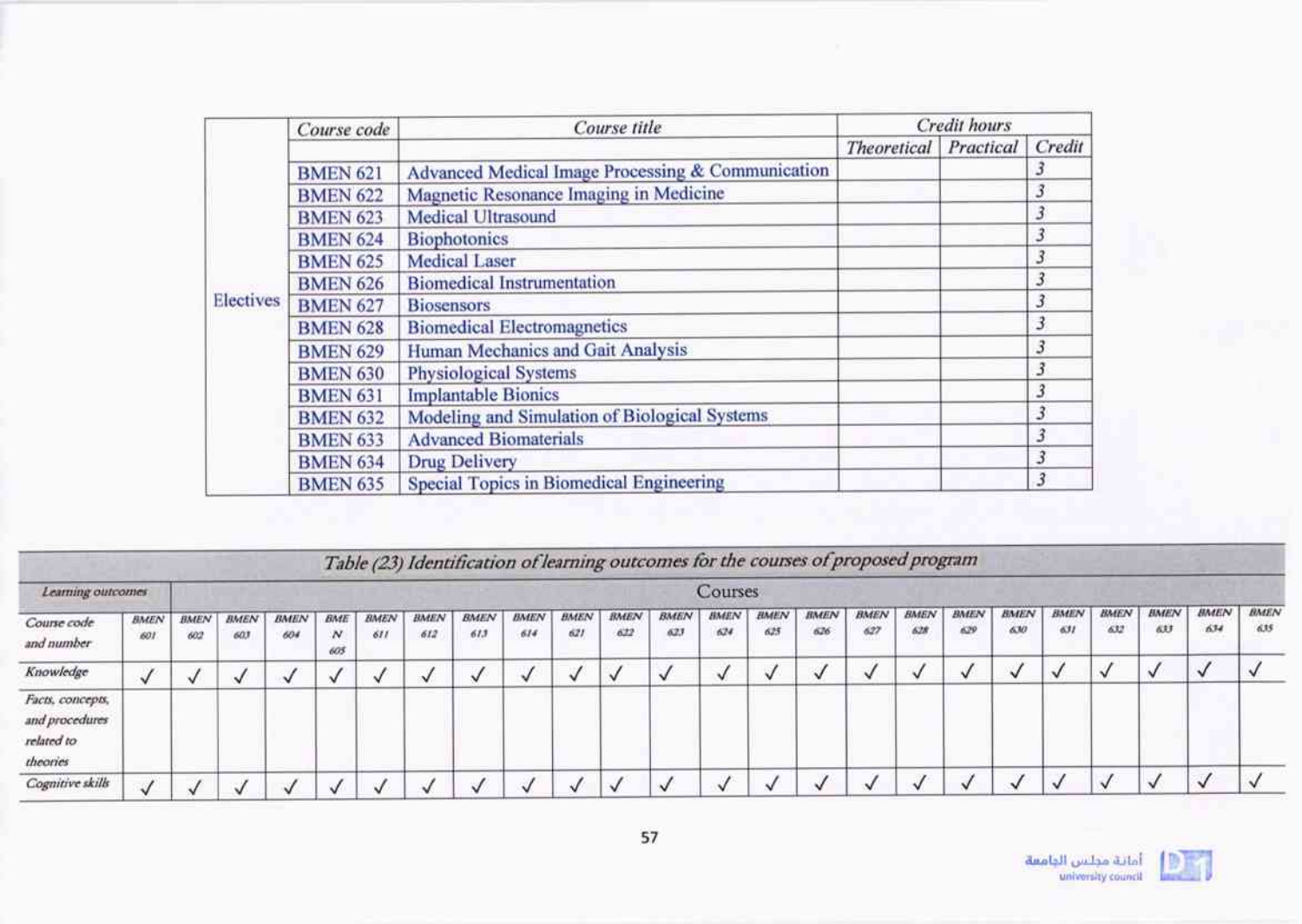| Applying skills<br>when required<br>(creative<br>thinking.<br>problem<br>solving, applied<br>research) |              |              |              |              |              |              |              |              |              |              |              |              |              |              |              |              |              |              |              |              |              |              |              |              |
|--------------------------------------------------------------------------------------------------------|--------------|--------------|--------------|--------------|--------------|--------------|--------------|--------------|--------------|--------------|--------------|--------------|--------------|--------------|--------------|--------------|--------------|--------------|--------------|--------------|--------------|--------------|--------------|--------------|
| Communication<br>skills for<br>relationships<br>with others and<br>responsibility                      | $\checkmark$ | $\checkmark$ | $\checkmark$ | $\checkmark$ | $\checkmark$ | $\checkmark$ | $\checkmark$ | $\sqrt{}$    | $\checkmark$ | $\checkmark$ | $\checkmark$ | $\checkmark$ | $\sqrt{2}$   | $\checkmark$ | $\checkmark$ | $\checkmark$ | $\checkmark$ | $\checkmark$ | $\checkmark$ | $\checkmark$ | $\checkmark$ | $\checkmark$ | $\checkmark$ | $\checkmark$ |
| <b>Responsibility</b><br>for learning                                                                  |              |              |              |              |              |              |              |              |              |              |              |              |              |              |              |              |              |              |              |              |              |              |              |              |
| Collective<br><i>participation</i><br>and leadership                                                   |              |              |              |              |              |              |              |              |              |              |              |              |              |              |              |              |              |              |              |              |              |              |              |              |
| Respond<br>responsibly in<br>personal and<br>professional<br>situations                                |              |              |              |              |              |              |              |              |              |              |              |              |              |              |              |              |              |              |              |              |              |              |              |              |
| Ethical standards<br>of conduct                                                                        |              |              |              |              |              |              |              |              |              |              |              |              |              |              |              |              |              |              |              |              |              |              |              |              |
| Communication<br>skills,<br>Information<br>Technology and<br>Numerical<br>techniques                   | $\checkmark$ | $\checkmark$ | $\checkmark$ | $\checkmark$ | $\checkmark$ | $\checkmark$ | $\checkmark$ | $\checkmark$ | $\checkmark$ | $\checkmark$ | $\checkmark$ | $\checkmark$ | $\checkmark$ | $\checkmark$ | $\checkmark$ | $\checkmark$ | $\checkmark$ | $\checkmark$ | $\checkmark$ | $\checkmark$ | $\checkmark$ | $\checkmark$ | $\checkmark$ | $\checkmark$ |
| Oral and<br>written.<br>communication                                                                  |              |              |              |              |              |              |              |              |              |              |              |              |              |              |              |              |              |              |              |              |              |              |              |              |

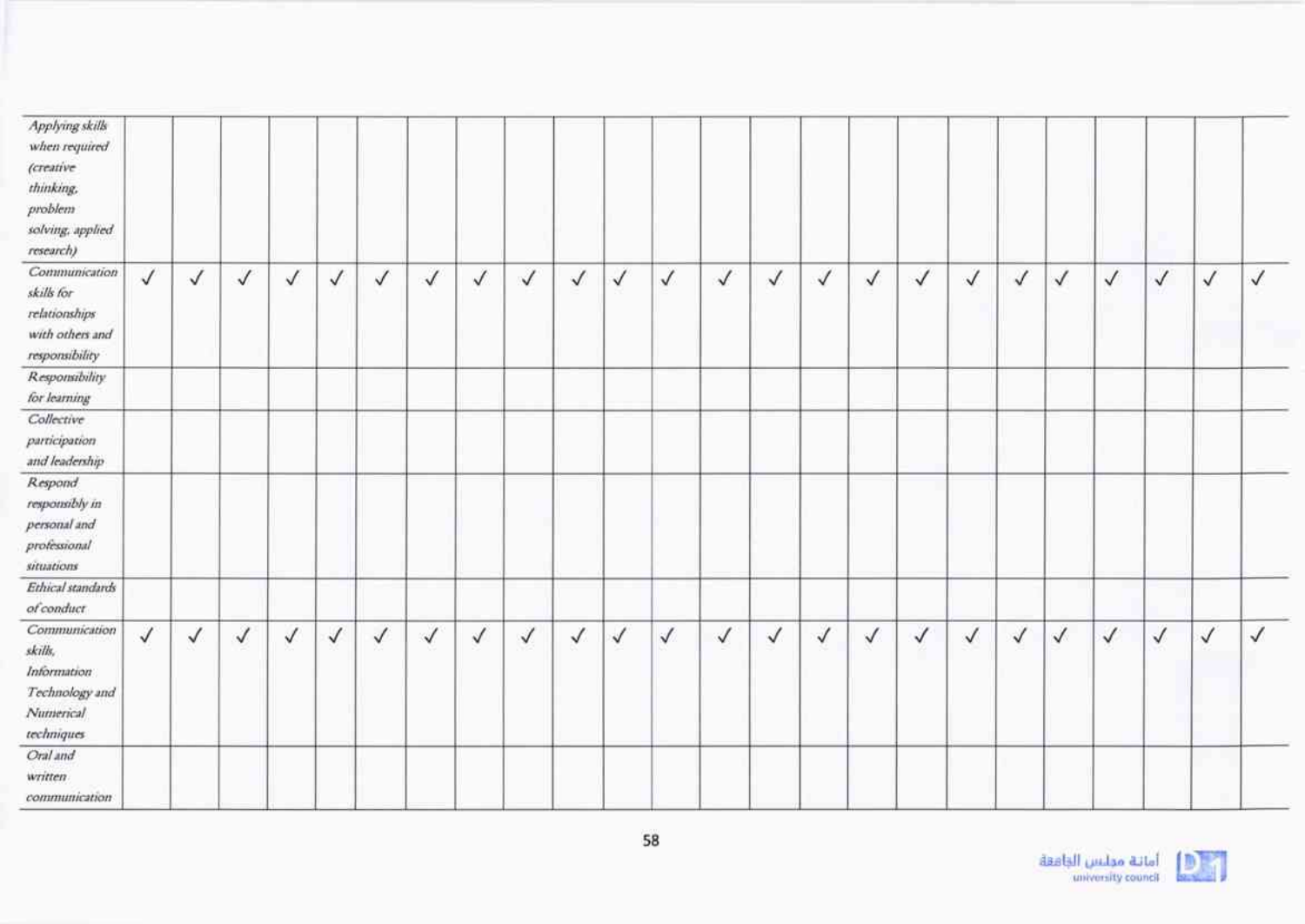| Use of $IT$<br>Mathematics<br>and Basic |              |                                                                           |  |          |                                                          |   |           |   |   |   |                                                                            |              |          |              |   |              |          |   |  |  |
|-----------------------------------------|--------------|---------------------------------------------------------------------------|--|----------|----------------------------------------------------------|---|-----------|---|---|---|----------------------------------------------------------------------------|--------------|----------|--------------|---|--------------|----------|---|--|--|
| <b>Statistics</b>                       |              |                                                                           |  |          |                                                          |   |           |   |   |   |                                                                            |              |          |              |   |              |          |   |  |  |
| Psychomotor<br>Skills                   | $\checkmark$ | $\checkmark$                                                              |  | √<br>n a | √<br>,,,,,                                               | √ | $\sqrt{}$ | ✓ | V | V | $\checkmark$                                                               | $\checkmark$ | <b>V</b> | $\checkmark$ | v | $\checkmark$ | √<br>- 0 | √ |  |  |
|                                         |              | $(+)$ The course<br>is responsible<br>for it in a<br>secondary<br>format. |  |          | $(++)$ The course is<br>primarily responsible for<br>it. |   |           |   |   |   | $(+++)$ The<br>course is<br>responsible for<br>it in anadvanced<br>format. |              |          |              |   |              |          |   |  |  |